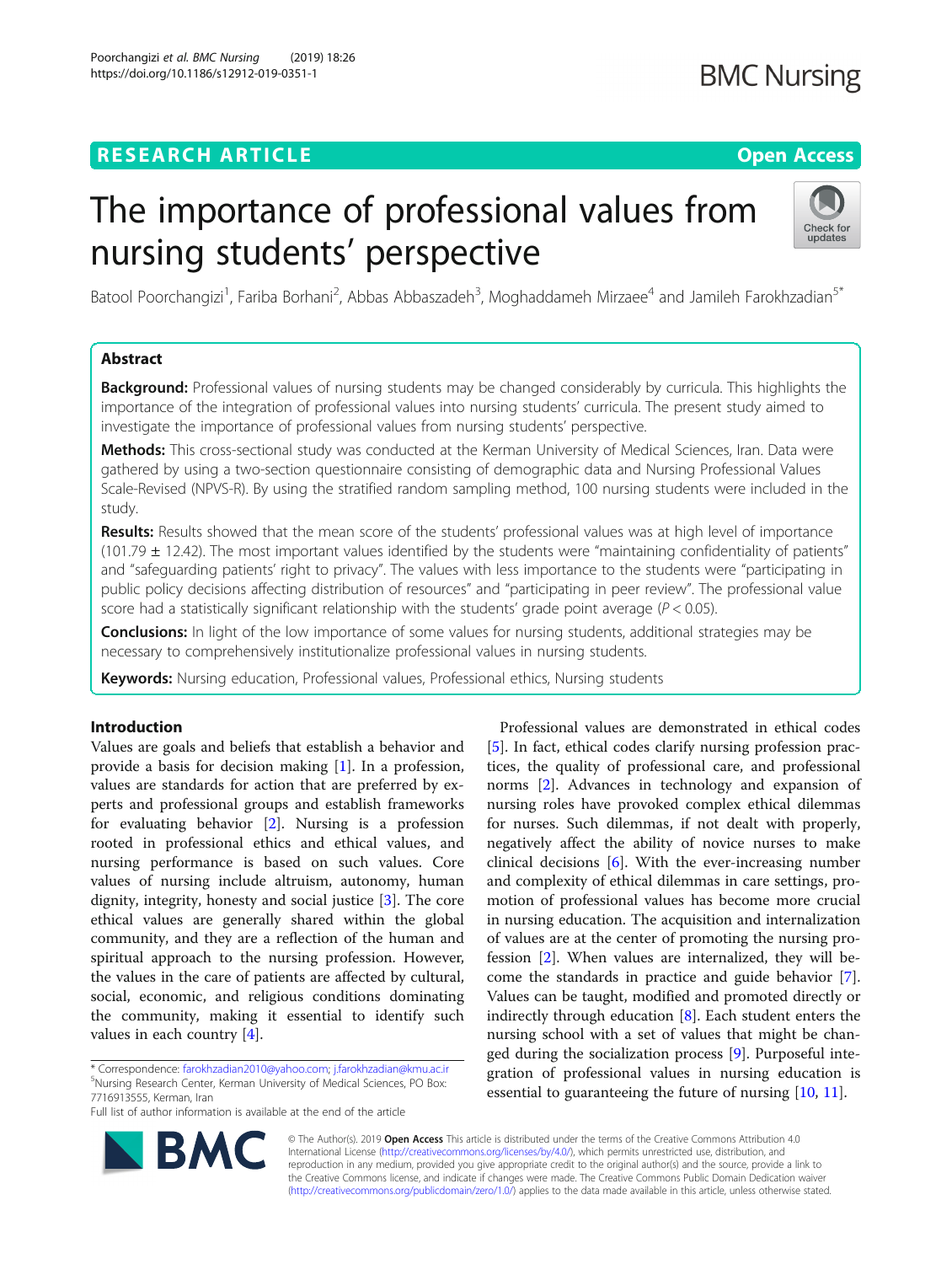One of the significant consequences of teaching ethics and professional values to students is increasing their capacity for autonomous ethical decision-making [\[12](#page-6-0)]. Nursing students acquire professional values initially through the teaching of their school educators and the socialization process. Professional socialization is the method of developing the values, beliefs, and behaviors of a profession [[13\]](#page-6-0). In their study, Seda and Sleem reported a significant relationship between professional socialization of students and improvement of professional values [\[9](#page-6-0)]. Through professional socialization, which results in the complete acquisition and internalization of values, nursing students should acquire necessary skills and knowledge in cognitive, emotional, and practical dimensions. Presently, however, less attention is paid to the emotional dimension in the formation of values compared to the other two  $[14]$  $[14]$ . In order to develop a value system, individuals should reach the fourth or fifth level of learning of Bloom's affective domain, i.e. organization and internalization of values. At this level, stabilization of values requires passage of time [[15\]](#page-6-0).

Studies have shown that education causes differences in the formation of professional values, and that nursing educators have significant influence on the stimulation of professional values [\[8](#page-6-0), [14](#page-6-0), [16](#page-6-0), [17](#page-6-0)]. Wehrwein reported that education related to ethics was effective when students' awareness of ethical issues increased along with the application of values in the workplace. In addition, the ability to make ethical decisions was reported to be stronger in students who had passed an ethics course compared to those who had not  $[18]$  $[18]$ . Therefore, nursing educators play a key role in determining the future way in which nurses grow professionally and are prepared to confront new, unavoidable challenges [[9](#page-6-0)].

Professors and educators, both in clinical settings and at each stage of education, have the role of facilitator in developing students' perception of the nursing profession and the nurse's role. Students may increase their commitment to professional values directly through role playing and indirectly through observing behaviors related to professional values [\[14\]](#page-6-0). Nursing educators are effective role models because of their clinical skills, sense of responsibility, professional commitment, and personal characteristics such as kindness, flexibility, and honesty. Nursing educators enhance creative learning by encouraging critical thinking and decision-making, establishing a supportive learning environment, having technical and ethical knowledge, and providing opportunities for fair evaluation and feedback. Nursing educators should teach nursing students effective strategies to confront ethical dilemmas [\[12\]](#page-6-0).

Students' perspectives on professional values influence their approach to applying professional values in their future profession [\[14,](#page-6-0) [15,](#page-6-0) [19](#page-6-0), [20](#page-6-0)]. Nursing educators

need additional awareness of nursing students' perspectives on importance of professional values as a basis to use more effective methods for applying professional values. Therefore, nursing educators are able to educate graduates who are ready for decision-making and can effectively deal with daily ethical challenges. Nursing educators' and students' awareness of professional nursing values is important for preparing nurses to provide care of patients in an ethical and professional manner [\[6](#page-5-0)]. Researchers have found insufficient information about nursing students' professional values in Iran. Because of the potential impact of cultures and clinical environments on professional values, the present study aimed to examine the importance of professional values from nursing students' perspective.

## Methods

### Study design and setting

This cross-sectional study was performed from February to May 2016 at the Razi Nursing and Midwifery School affiliated with the Kerman University of Medical Sciences (KUMS), in Kerman, Iran. This study is a part of a larger study. The results of the first part was published in previous study [\[21](#page-6-0)].

## Sample

The participants included all undergraduate nursing students who were studying at the time of data collection  $(n = 177)$ . The sample size  $(n = 106)$  was determined based on the Cochran formula ( $d = 0.06$ ,  $p = 0.05$ ). Inclusion criteria were undergraduate nursing students in the fourth, sixth, and eighth semesters without official work experience in hospitals. Submitting an incomplete questionnaire was considered an exclusion criterion. The participants were selected using a stratified random sampling based on the proportion of students in each semester. Therefore, among the total of 50, 62, and 65 students in the three semesters, 30, 37, and 39 students were enrolled, respectively. Finally, of the remaining 106 students, 100 students completed the questionnaires, but six students did not return the questionnaires. Thus, the final sample consisted of 100 students (with the response rate of 94.34%).

#### Instrument

A two-section questionnaire was used for data collection. The students' demographic data including age, grade point average (GPA: 17–20 (level A), 13–16 (level B) and  $\leq$  12 (level C)), ethnicity, gender, marital status, economic status of family, educational semester, and participation in professional ethical training courses was collected by the first section. The second section was Weis and Schank's Nursing Professional Values Scale-Revised (NPVS-R). The NPVS-R is a potentially useful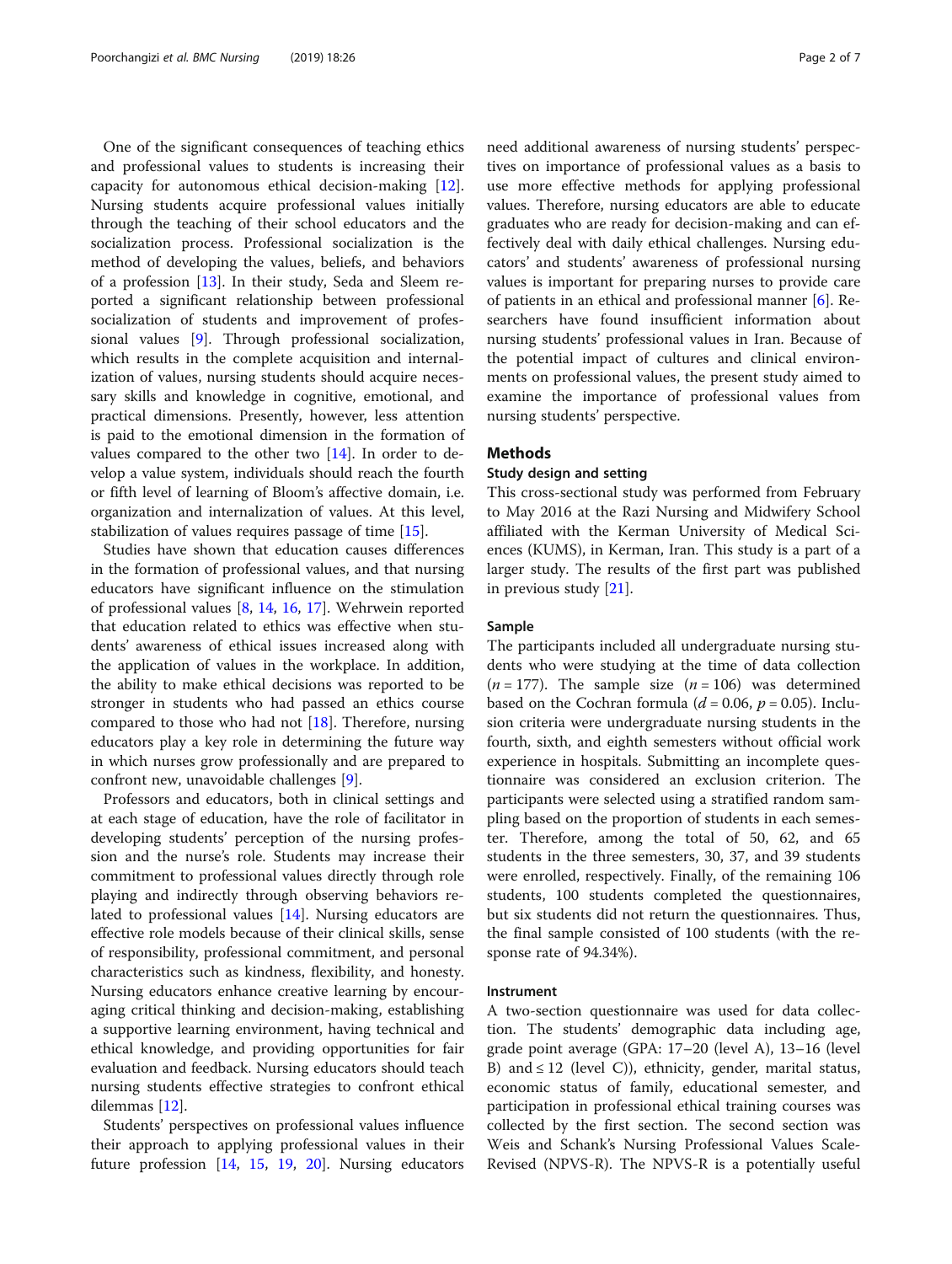instrument for measuring professional nursing values. In developing the professional values scale, Weis and Schank used the ANA Code of Ethics as well as the studies on nursing values and their promotion among nurses [\[2](#page-5-0)].

We used the Persian version of the NPVS-R in this study. The validity of the translated questionnaire was confirmed using face and content validity as well as expert opinion. Reliability of the NPVS-R was reported to be 0.91 using Cronbach's alpha [[22\]](#page-6-0). To establish reliability of the NPVS-R in Persian, a pilot study was conducted with 20 nursing students, which resulted in a Cronbach's alpha coefficient of 0.90.

The NPVS-R includes 26 items with a Likert-scale format in five dimensions: 1) trust: 5 items, 2) justice: 3 items, 3) professionalism: 4 items, 4) activism: 5 items, and 5) caring: 9 items. The trust dimension reflects the nurse's duty (the value of veracity) to patients. The justice dimension deals with patients as noted in statements reflecting equality and diversity issues. The professionalism dimension reflects the promotion of nursing competence, self-evaluation and reflection, and seeking professional growth. The activism dimension reflects participation in professional activities and solutions to professional problems. The caring dimension reflects respect for patients and protection of patient rights.

The participants specified the importance of each item on a Likert 5-point scale ranging from 1 to 5 with  $1 =$ not important,  $2 =$  somewhat important,  $3 =$  important,  $4 = very$  important, and  $5 = the$  most important. The possible range of scores is 26 to 130 [\[2](#page-5-0)]. In this study, the scores below 43, scores between 43 and 86, and those above 86 were considered low importance, moderate, and high importance, respectively. A higher score indicates that professional values are very important, and that nurses are more oriented toward stronger professional values.

#### Data collection

The first researcher distributed the questionnaires among the participants and explained the study objectives. The researcher also explained to the participants how to fill out the questionnaires and asked them to specify the importance of professional values. In order to eliminate any ambiguity regarding questionnaire items, necessary explanations were provided. The researcher collected the questionnaires while maintaining anonymity and confidentiality of the data.

#### Statistical analysis

Descriptive statistics (frequency, percentage, mean and standard deviation) and inferential statistics (independent samples, t- test, analysis of variance (ANOVA), Mann-Whitney, and Pearson's correlation coefficient)

were used. SPSS software version 19 was used for data analysis and level of significance was considered  $p \leq 0.05$ .

#### Ethical considerations

First, the study was approved by the ethics committee affiliated to the Kerman University of Medical Sciences (No code: 1394.238). Then, official permission for collecting data was obtained from the Razi Nursing and Midwifery School. Prior to distributing the questionnaire, the researcher guaranteed the confidentiality and anonymity of the questionnaires. The students' informed consent was implied from returning completed questionnaires.

## Results

The results showed that the students' mean age was)  $21.9 \pm 1.26$  (and GPA was at B level (16.20  $\pm$  1.20). Most of the students were female (75%), single (67%), and Iranian (97%). Around 37% of the students were in the eighth semester, and around 37.6% of the students had participated in professional ethical training courses (Table [1\)](#page-3-0).

The high mean score of the professional values of the nursing students indicated high awareness and perception of the importance of professional values from the students' perspective. The most important values as identified by higher mean scores were respectively as follows: "maintaining confidentiality of patients", "safeguarding patients' right to privacy", "assuming responsibility for meeting health needs of the culturally diverse population", and "maintaining competency in area of practice". The values with lower mean scores were "participating in public policy decisions affecting distribution of resources", "participating in peer review", "recognizing role of professional nursing associations in shaping healthcare policy" and "participating in nursing research and/or implementing research findings appropriate to practice", respectively (Table [2](#page-3-0)).

The results of the Pearson's correlation coefficient test indicated that there was no significant relationship between professional values and age  $(r = 0.03, p = 0.47)$ , while there was a significant relationship between professional values and the GPA ( $r = 0.29$ ,  $p = 0.003$ ). This revealed that the students with higher GPA had higher scores in professional values. There was no significant difference in the students' professional values based on different educational semesters  $(F = 0.29, p = 0.74)$ . In addition, there were no significant differences in professional values based on the other demographic variables such as gender, marital status, ethnicity, and participation in professional ethical training courses  $(p > 0.05)$  (Table [1](#page-3-0)).

#### Discussion

The present study was conducted to examine the importance of professional values from nursing students' perspectives. The results showed a high total score with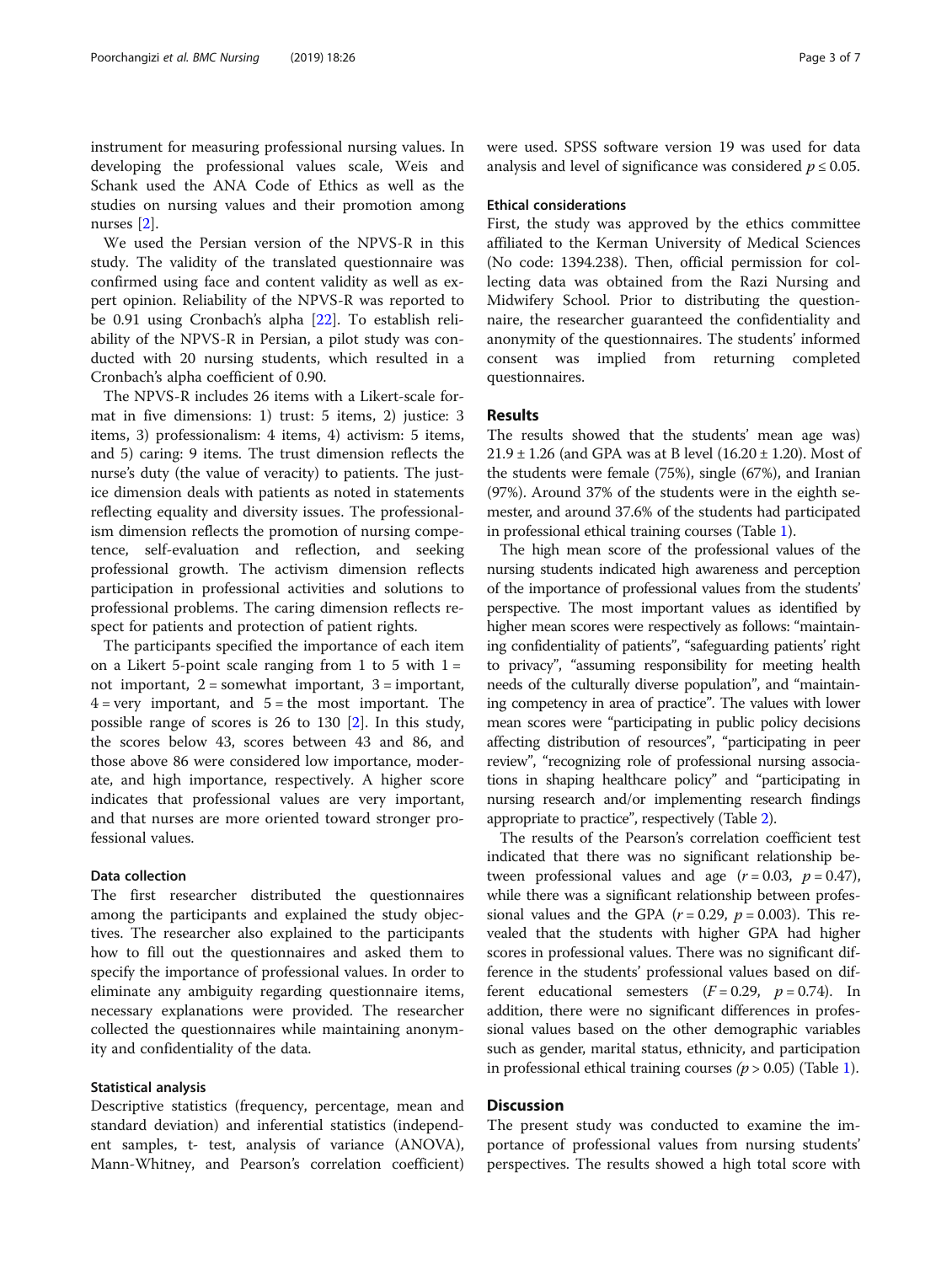<span id="page-3-0"></span>

| Variable                              |             | ${\cal N}$ | %     | Mean $\pm$ SD     | Test statistic | р    |
|---------------------------------------|-------------|------------|-------|-------------------|----------------|------|
| Gender                                | Female      | 75         | 75%   | $103.05 \pm 1.26$ | $t = 1.73$     | 0.07 |
|                                       | Male        | 25         | 25%   | $98 \pm 1.21$     |                |      |
| Marital status                        | Married     | 33         | 33%   | $103.39 \pm 1.25$ | $t = 0.90$     | 0.37 |
|                                       | Single      | 67         | 67%   | $101.66 \pm 1.23$ |                |      |
| Ethnicity                             | Persian     | 97         | 97%   | $101.6 \pm 1.25$  | $Z = 0.96$     | 0.36 |
|                                       | Non Persian | 3          | 3%    | $108 \pm 7.93$    |                |      |
| Semester                              | Fourth      | 29         | 29%   | $100.25 \pm 1.25$ | $F = 0.29$     | 0.74 |
|                                       | Sixth       | 35         | 35%   | $102.49 \pm 1.20$ |                |      |
|                                       | Eighth      | 37         | 37%   | $102.30 \pm 1.28$ |                |      |
| Participation in Professional ethical | Yes         | 156        | 62.4% | $104.26 \pm 1.18$ | $t = 1.04$     | 0.30 |
|                                       | No          | 94         | 37.6% | $99.77 \pm 1.17$  |                |      |

Table 2 Importance of professional values from the nursing students' perspective

| Dimension       | Item                                                                                       | Rank           | Mean   | <b>SD</b> |
|-----------------|--------------------------------------------------------------------------------------------|----------------|--------|-----------|
| Trust           | Engage in ongoing self- evaluation                                                         | 17             | 3.85   | 0.91      |
|                 | Request consultation/collaboration when unable to meet patient needs                       | 15             | 3.93   | 0.95      |
|                 | Seek additional education to update knowledge and skills                                   | 6              | 4.25   | 0.83      |
|                 | Accept responsibility and accountability for own practice                                  | 5              | 4.26   | 0.87      |
|                 | Maintain competency in area of practice                                                    | $\overline{4}$ | 4.31   | 0.76      |
| Justice         | Protect health and safety of the public                                                    | 18             | 3.74   | 0.97      |
|                 | Promote equitable access to nursing and healthcare                                         | 16             | 3.91   | 0.94      |
|                 | Assume responsibility for meeting health needs of culturally diverse population            | 3              | 4.36   | 0.82      |
| Professionalism | Participate in peer review                                                                 | 25             | 3.24   | 0.99      |
|                 | Establish standards as a guide for nursing practice                                        | 21             | 3.66   | 0.1       |
|                 | Promote and maintain standards where planned learning activities for students take place   | 11             | 4.00   | 0.91      |
|                 | Initiate actions to improve environments of practice                                       | 8              | 4.07   | 0.79      |
| Activism        | Participate in public policy decisions affecting distribution of Resources                 | 26             | 3.23   | 1.09      |
|                 | Advance the profession through active involvement in health-related activities             | 14             | 3.95   | 0.90      |
|                 | Recognize role of professional nursing associations in shaping healthcare policy           | 24             | 3.44   | 0.86      |
|                 | Participate in nursing research and/or implement research findings appropriate to practice | 23             | 3.50   | 0.93      |
|                 | Participate in activities of professional nursing associations                             | 22             | 3.56   | 1.01      |
| Caring          | Protect moral and legal rights of patients                                                 | $\overline{7}$ | 4.22   | 0.74      |
|                 | Refuse to participate in care if in ethical opposition to own professional values          | 13             | 3.96   | 0.97      |
|                 | Act as a patient advocate                                                                  | 12             | 3.99   | 0.92      |
|                 | Provide care without prejudice to patients of<br>varying Lifestyles                        | 10             | 4.05   | 0.94      |
|                 | Safeguard patient's right to privacy                                                       | $\overline{2}$ | 4.43   | 0.70      |
|                 | Confront practitioners with questionable or<br>inappropriate Practice                      | 20             | 3.68   | 1.03      |
|                 | Protect rights of participants in research                                                 | 19             | 3.68   | 0.93      |
|                 | Practice guided by principles of fidelity and respect for Person                           | 9              | 4.06   | 0.85      |
|                 | Maintain confidentiality of patient                                                        | 1              | 4.46   | 0.75      |
|                 | Total                                                                                      |                | 101.79 | 12.42     |

Adapted from Weis & Schank [\[2\]](#page-5-0) and Poorchangizi et al. [[21\]](#page-6-0)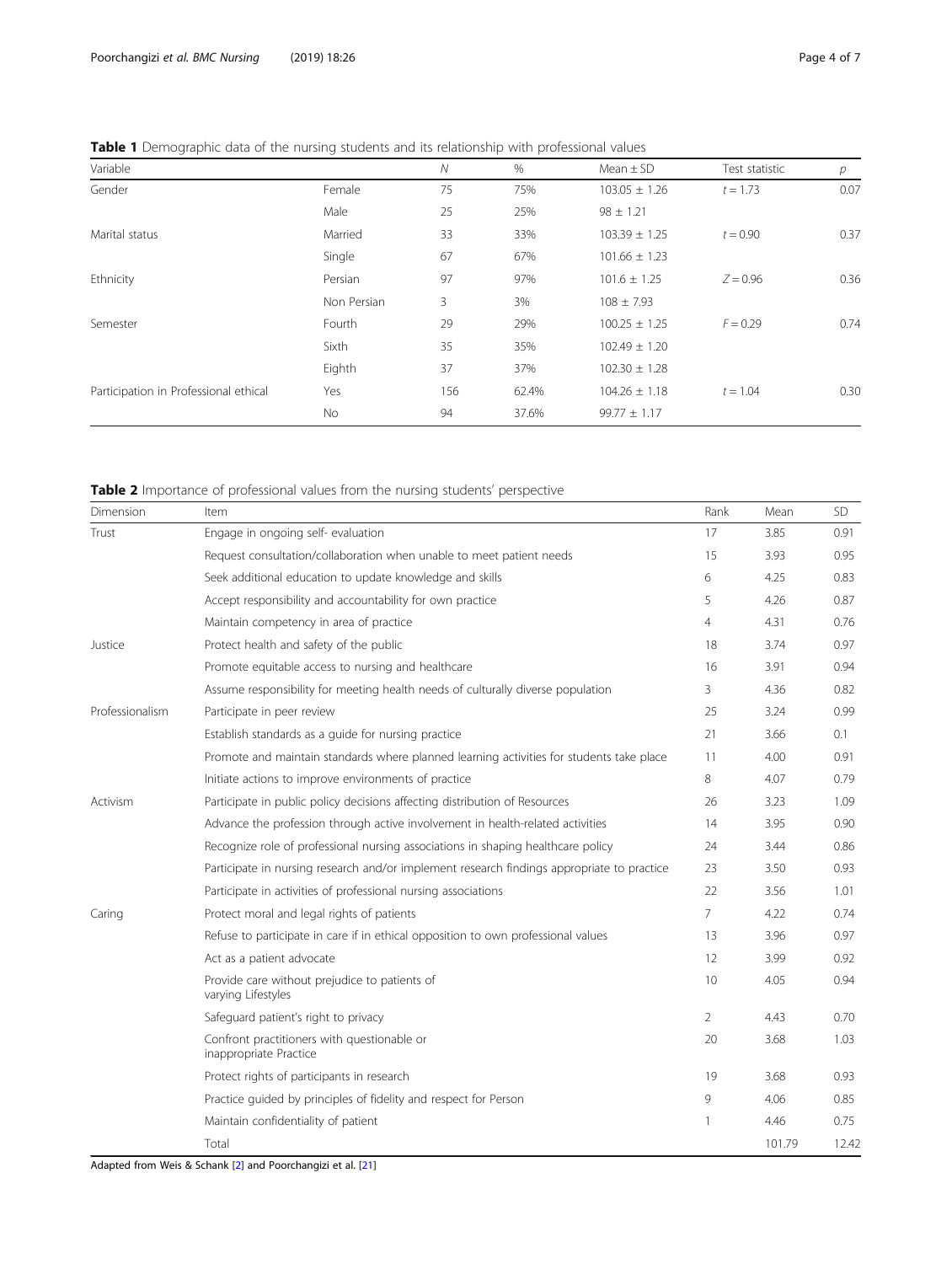regard to the importance of professional values. These findings are in agreement with the findings of the studies conducted in the United States [[15,](#page-6-0) [23\]](#page-6-0), Taiwan [\[24](#page-6-0)], Korea  $[25]$  $[25]$ , and Iran  $[21]$  $[21]$  $[21]$ . Results of these studies highlighted that instructors and nursing trainers were seen as role models by students.

In this study, the most important nursing professional values were "maintaining confidentiality of patients", "safeguarding patients' right to privacy", "responsibility for meeting health needs of the culturally diverse population", and "maintaining competency in area of practice". The results of this study are in agreement with the results of the studies conducted by Lin et al. [\[19\]](#page-6-0), Clark [[15](#page-6-0)], Fisher [[23](#page-6-0)], and Leners et al. [\[8\]](#page-6-0), who identified these values as the most important values. One possible reason for the consistency between the results of this study and those of the other studies may be that these values are among the main values in the nursing profession and are closely associated with it. Leners et al. reported that maintaining competency in area of practice, accepting responsibility and accountability for own practice, and safeguarding patients' right to privacy were values prioritized by students. Since these values are associated with the direct care of patients and given that students complete their clinical practices under supervision of nurses, students may learn the importance of these values through role modeling and application in clinical settings [\[8\]](#page-6-0).

In this study, the least important values from the students' perspective were "participating in public policy decisions affecting distribution of resources", "participating in peer review", "recognizing role of professional nursing associations in shaping healthcare policy", and "participating in nursing research and/or implementing research findings appropriate to practice". The results of this research are also in agreement with the results of the studies conducted by Lin et al. [\[19](#page-6-0)], Clark [\[15](#page-6-0)], Fisher [\[23](#page-6-0)], and Leners et al. [[8\]](#page-6-0). A multitude of factors may have contributed to the lower importance placed on these values; some causes might be less information about the importance of these values in the development of the profession, low motivation, insufficient affirmation, and low encouragement by nursing educators.

The reason for the low importance placed on the values such as "participating in nursing research and/or implementing research findings appropriate to practice" might be the fact that nursing students do not acquire necessary skills (such as information literacy skills) to apply in evidence-based practices during their academic days [\[26,](#page-6-0) [27](#page-6-0)]. Another reason for the low importance of the above-mentioned values might be graduate education programs; undergraduate students focus on the rules of clinical practice because they are novices. As they become more competent and eventually experts, the ranking of the values is likely to change.

Concerning the lower importance of the "recognizing role of professional nursing associations in shaping healthcare policy" value, Esmaeili et al. reported the following items as causes for reduction of participation in such associations: long working hours, lack of awareness about the associations' objectives and activities, insufficiency of time, and lack of support from hospitals to play active roles in associations. Moreover, the inactivity of members in such associations and the weak relationship among these associations were other barriers confronted by such associations in Iran [[28\]](#page-6-0). In addition, one other reason might be that nursing educators themselves do not participate in professional nursing associations because of high workloads and limited time. Professional nursing associations play major roles in promoting nursing authority and professional identity. Consequently, understanding and valuing the importance of participation in professional associations may require emphasis as an important professional value.

Regarding the low importance of values such as "participating in peer review" and "participating in public policy decisions affecting distribution of resources", it can be mentioned that these activities are part of the manager's duties, and that the nurses are not involved in peer evaluation and policy decisions.

In this study, a significant relationship was found between the GPA and scores of professional values. Students with high GPA Probably have the necessary scientific competency in their professional performance, which may result in giving higher importance to professional values as a significant index of professional competence. Lechner et al. emphasized that academic environments appear to elicit and reinforce values such as developing one's capacities and pursuing one's interests [\[29\]](#page-6-0).

In this study, although no significant difference was found between educational semester and the students' scores of professional values, the highest score was related to the sixth semester whereas the lowest score was related to the fourth semester. The studies conducted by Rassin [\[16\]](#page-6-0) and Clark [[15](#page-6-0)] had results similar to those of this study, with no difference found between total scores of professional values of students in different semesters of their nursing education. However, several studies [\[8,](#page-6-0) [14,](#page-6-0) [25](#page-6-0)] found significant differences between total scores of professional values of students in different semesters. It is difficult to compare these differences due to the use of different instruments to measure professional values, differences in nursing education curricula and environments, and differences in study designs. In line with the results found on the association between academic year and education with professional values, researchers reported in several studies that education had a positive effect on professional values, and nursing students' education experience increased total scores of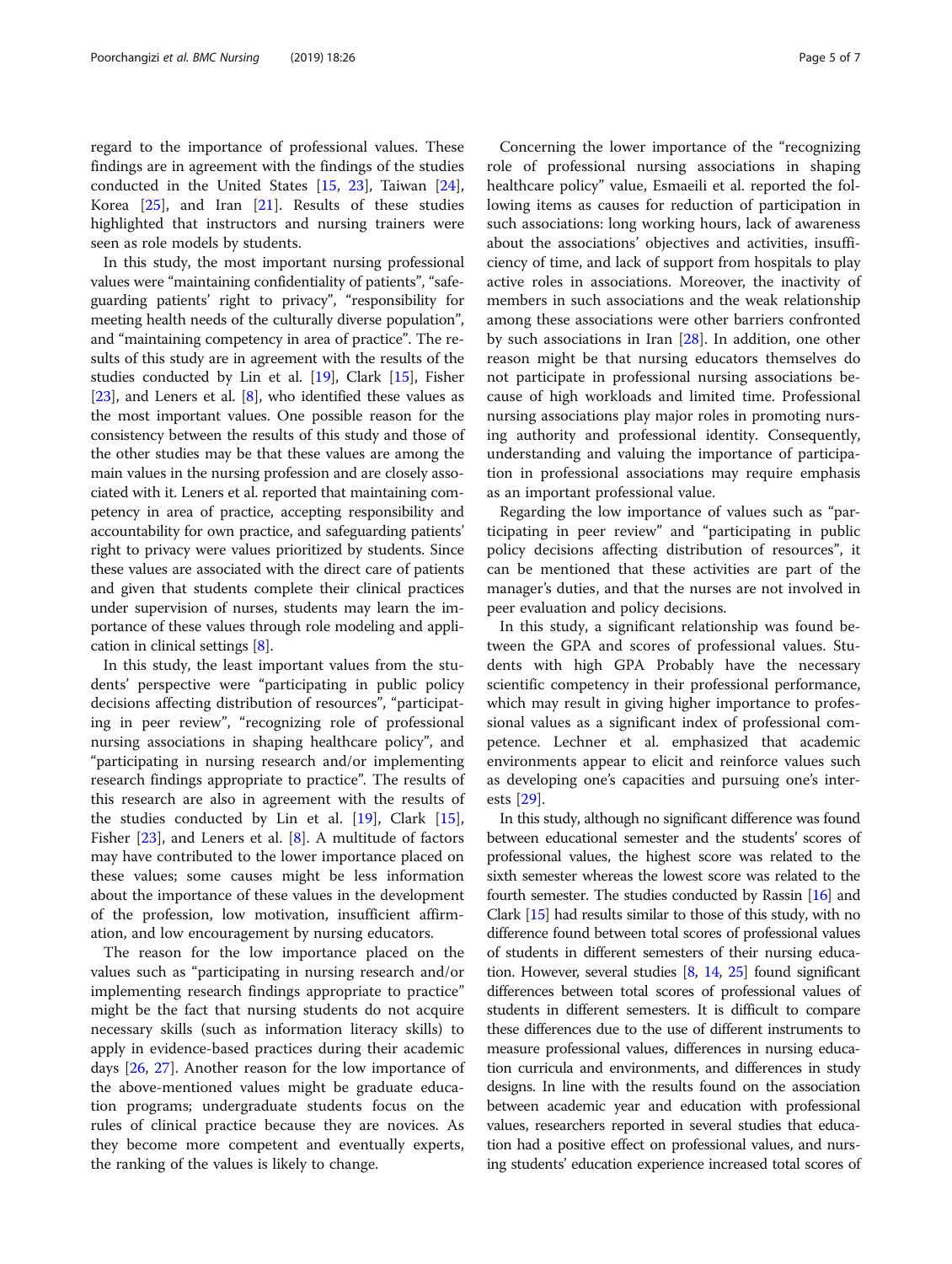<span id="page-5-0"></span>The study had three limitations. First, the assessment of the students' perspectives on professional values was limited only in the school affiliated with the KUMS in southern Iran, which may limit generalization of these findings. The second limitation was the translation of the NPVS-R into Persian. Cultural and language differences may have affected the meaning of the terms literally and in the context of nursing education in Iran. Third, this study did not assess how the students learned professional values. Similarly, we did not know to what extent students had these values prior to entering nursing education and we did not collect information on these two items; thus, we did not highly emphasize the role of nurse educators in this study. It is suggested that further studies with more accurate instruments are conducted in other nursing schools with different cultural and environmental conditions might lead to comprehensive strategies for internalizing professional values of nursing students.

#### Implications for nursing

Nursing educators can primarily facilitate professional values by urging students to participate both in research studies on the topic and in nursing education. Periodic classes and seminars about professionalism should be presented by clinical tutors and school educators, who play important roles as behavioral models for their students. It is also recommended to conduct studies to investigate the impact of educational environments and university educators as role models for students on advancement of professional values in students.

### Conclusions

The study showed high mean total of professional values from the nursing students' perspective. However, some professional values such as participating in public policy decisions and participating in nursing researches were less important. This shows low awareness about these values or educators' insufficient emphasis on them, time limitations to promote these values, and negative attitudes of students toward these values. As future nurses, nursing students should be able to apply professional values in making decisions when confronted with the emerging ethical challenges in the healthcare area. This preparation should be provided for students by educators and professors during their professional socialization process in schools. The findings suggest that many of the values were similarly important in other countries, which can be a reflection of the globalization process in the nursing

profession and the presence of professional values at the root of the discipline. However, strategies should be developed to improve weaknesses of nursing students in the professional values adapted to cultural, social, and religious conditions prevailing in the societies, faculties, schools, and hospitals.

#### Abbreviations

GPA: Grade point average; NPVS-R: Nursing Professional Values Scale-Revised

#### Acknowledgements

The researchers appreciate all nursing students who gave their time so generously in order to participate in the study.

#### Authors' contributions

BP, FB, AA, and JF contributed to conceiving and designing the research. The data were collected, analyzed, and interpreted by BP, MM, FB, and JF. BP, FB JF, AA, and MM contributed equally in writing the manuscript and approved the final manuscript.

#### Funding

This research received no specific grant from any funding agency in the public, commercial, or not-for-profit sectors.

#### Availability of data and materials

The datasets generated and analyzed during the current study are not publicly available because this study is part of a larger study. This datasets are available from the corresponding author on reasonable request.

#### Ethics approval and consent to participate

First, the study and consent procedure was approved by ethics committee affiliated to Kerman University of Medical Sciences (No: 1394.238). Then, verbal and written informed consent was obtained from the students prior to the data collection. The students were ensured about anonymity and confidentiality of the data as well as voluntary participation in the study. All participants provided written consent by filling in the written questionnaires.

#### Consent for publication

Not applicable.

#### Competing interests

The authors declare that they have no competing interests.

#### Author details

<sup>1</sup>ICU, Shahid Bahonar Hospital, Kerman University of Medical Sciences, Kerman, Iran. <sup>2</sup>Department of Nursing Ethics, Medical Ethics and law Research Center, Shahid Beheshti University of Medical Sciences, Tehran, Iran. <sup>3</sup>Bam University of Medical Sciences, Bam, Iran. <sup>4</sup>Department of Biostatistics and Epidemiology, School of Public Health, Kerman University of Medical Sciences, Kerman, Iran. <sup>5</sup>Nursing Research Center, Kerman University of Medical Sciences, PO Box: 7716913555, Kerman, Iran.

#### Received: 28 August 2017 Accepted: 27 June 2019 Published online: 05 July 2019

#### References

- 1. Chitty KK, Black BP. Professional nursing: Concepts and challenges. 5rd ed. St. Louis, Mo: Saunders/Elsevier; 2007.
- 2. Weis D, Schank MJ. Development and psychometric evaluation of the nurses professional values scale-revised. J Nurs Meas. 2009;17(3):221–31.
- The Essentials of Baccalaureate Education for Professional Nursing Practice. 2016. <http://www.aacn.nche.edu/education-resources/BaccEssentials08.pdf>. Accessed 20 Oct 2016.
- 4. Shahriari M, Mohammadi E, Abbaszadeh A, Bahrami M, Fooladi MM. Perceived ethical values by Iranian nurses. Nurs Ethics. 2012;19(1):30–44.
- 5. Guide to the code of ethics for nurses: Interpretation and application. 2016. [www.nursesbooks.org/ebooks/download/CodeofEthics.pdf.](http://www.nursesbooks.org/ebooks/download/CodeofEthics.pdf) Accessed 20 Oct 2016.
- 6. Martin P, Yarbrough S, Alfred D. Professional values held by baccalaureate and associate degree nursing students. J Nurs Scholarsh. 2003;35(3):291–6.